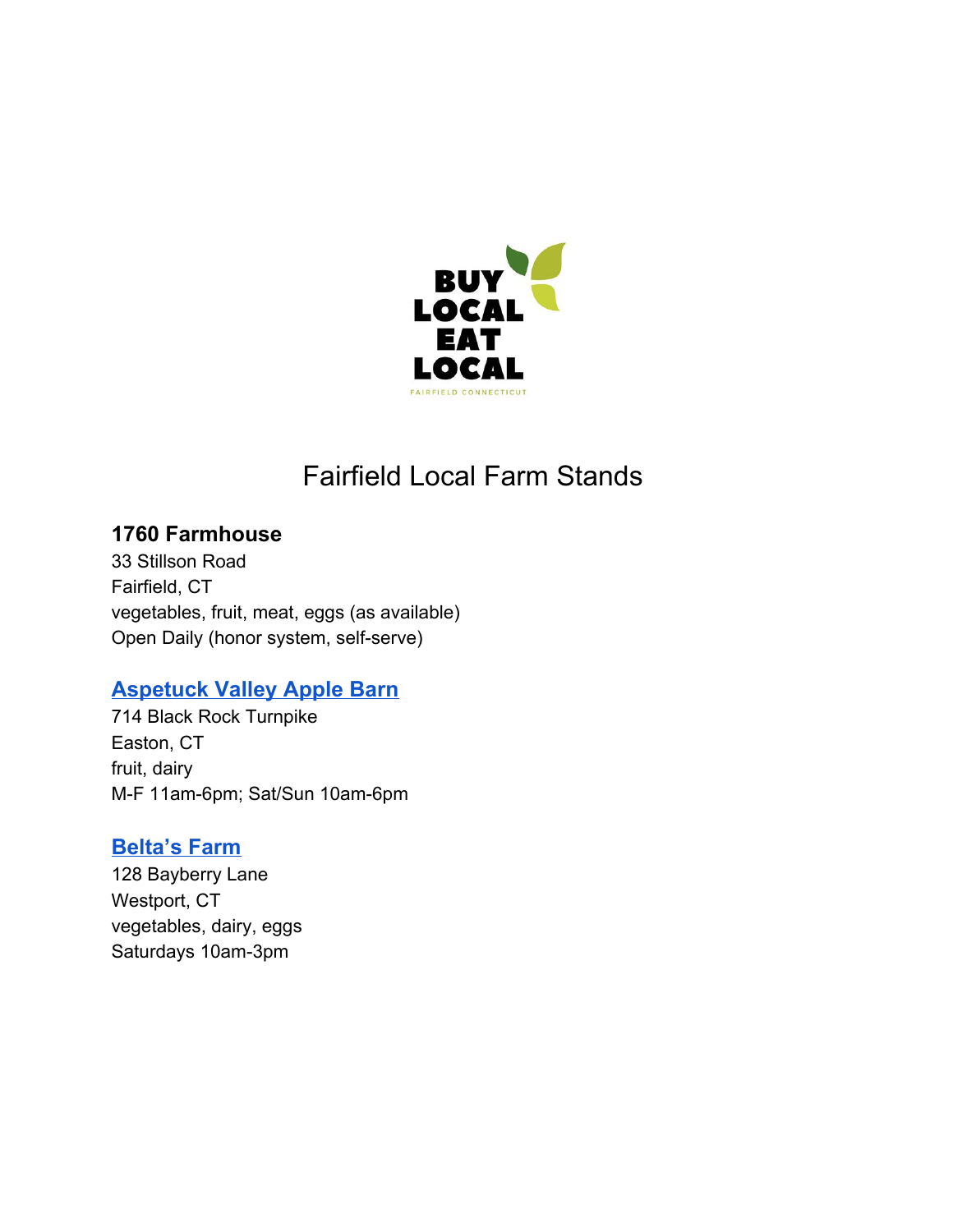#### **Blue [Button](http://www.bluebuttonfarm.com/) Farm**

177 Everett Road Easton, CT eggs, honey Saturdays 9am-12pm

#### **Danieri Farm**

3173 Black Rock Turnpike Fairfield, CT eggs

# **Dirt [Road](http://www.dirtroadfarm.com/) Farm**

71 Newtown Turnpike Weston, CT maple syrup Online store only

# **[Gilberties's](https://www.gilbertieswholesalefarm.com/) Herbs & Petite Edibles**

65 Adams Road Easton, CT vegetables, eggs Open daily (honor system)

# **Grant Organic Farm Stand**

4014 Redding Road Fairfield, CT vegetables, fruit, eggs Sat 11am-2pm

# **[Greenfield](http://www.ghvis.com/greenfield-farms/) Farms**

3763 Congress St Fairfield, CT vegetables Mon-Fri 10am-6pm, Sat/Sun 9am-6m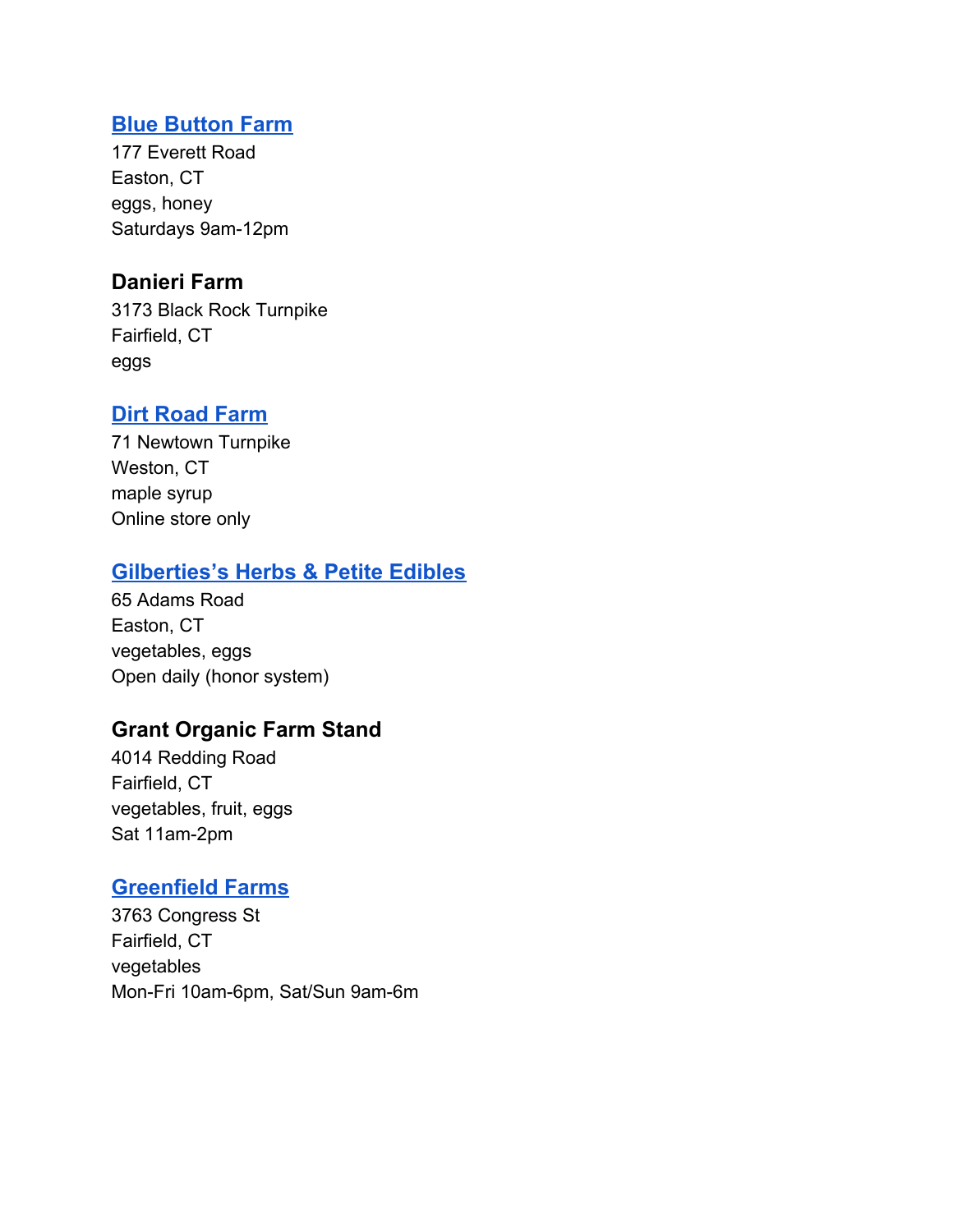#### **Little [River](http://littleriverfarm.com/) Farm**

360 Mine Hill Road Fairfield, CT vegetables, fruits 8am-5pm daily (April-Nov)

#### **[Morehouse](https://localhens.com/farms/morehouse-farm/) Farms**

3375 Morehouse Fairfield, CT eggs Daily (honor system)

#### **[Plasko's](https://plaskofarm.com/) Farm**

670 Daniels Farm Road Trumbull, CT dairy (ice cream) daily 11 am - 9 pm

# **Reservoir [Community](https://www.gogvi.org/reservoircommunityfarm/) Farm**

1469 Reservoir Avenue Bridgeport, CT vegetables Thurs 4-7pm, Sat 10am-2pm Accepts SNAP, WIC, Senior benefits and Bridgeport Bucks (and SNAP purchases are doubled)

# **[Shaggy](https://www.shaggycoos.farm/) Coos Farm**

53 Center Road Easton, CT meat, dairy Call 203-331-3306 for hours

#### **[Sherwood](https://www.silvermansfarm.com/) Farm**

355 Sport Hill Road Easton, CT vegetables, fruit, meat, dairy, eggs Mon-Fri 10am-6pm, Sat/Sun 9am-6pm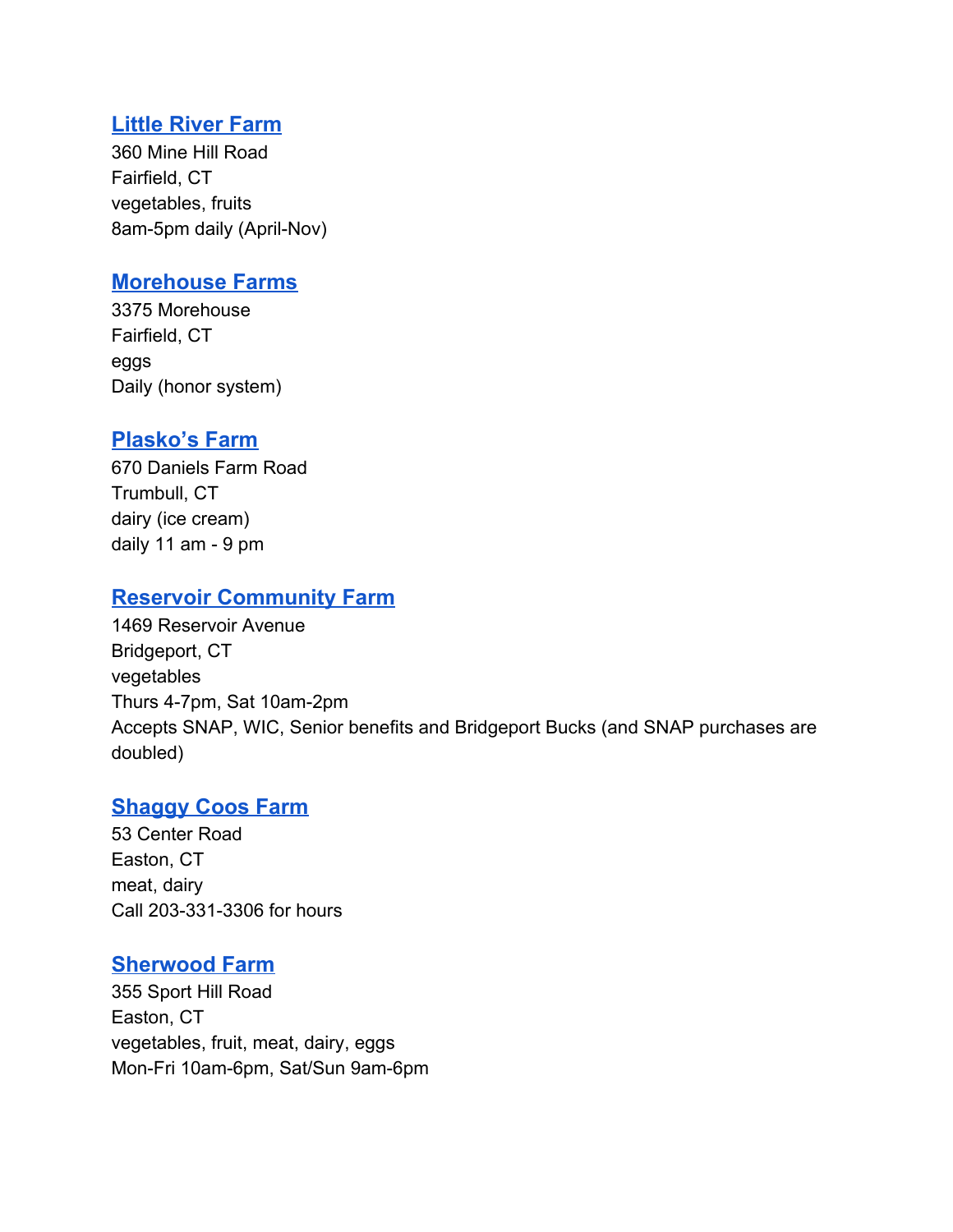#### **[Silverman's](https://www.silvermansfarm.com/) Farm**

451 Sport Hill Road Easton, CT fruit Daily 9am-5pm

#### **[Speckled](http://speckledroosterfarm.com/Speckled_Rooster.html) Rooster Farm**

67 Bayberry Lane Westport, CT vegetables, meat, eggs Tues/Sat AM

# **[Sport](https://www.sporthillfarm.com/) Hill Farm**

596 Sport Hill Road Easton, CT vegetables, fruit, meat, dairy, honey Open Tues-Fri 9:30-6; Sat 10-5, Sun 11-4

#### **Viv's Veggies at [Chestnut](https://www.facebook.com/pg/vivsveggies/about/) Farm**

227 Lyons Plains Road Weston, CT vegetables Call 203-803-3728 for hours

#### **[Wakeman](https://www.wakemantownfarm.org/) Town Farm**

134 Cross Highway Westport, CT vegetables, eggs Sat 10am-2pm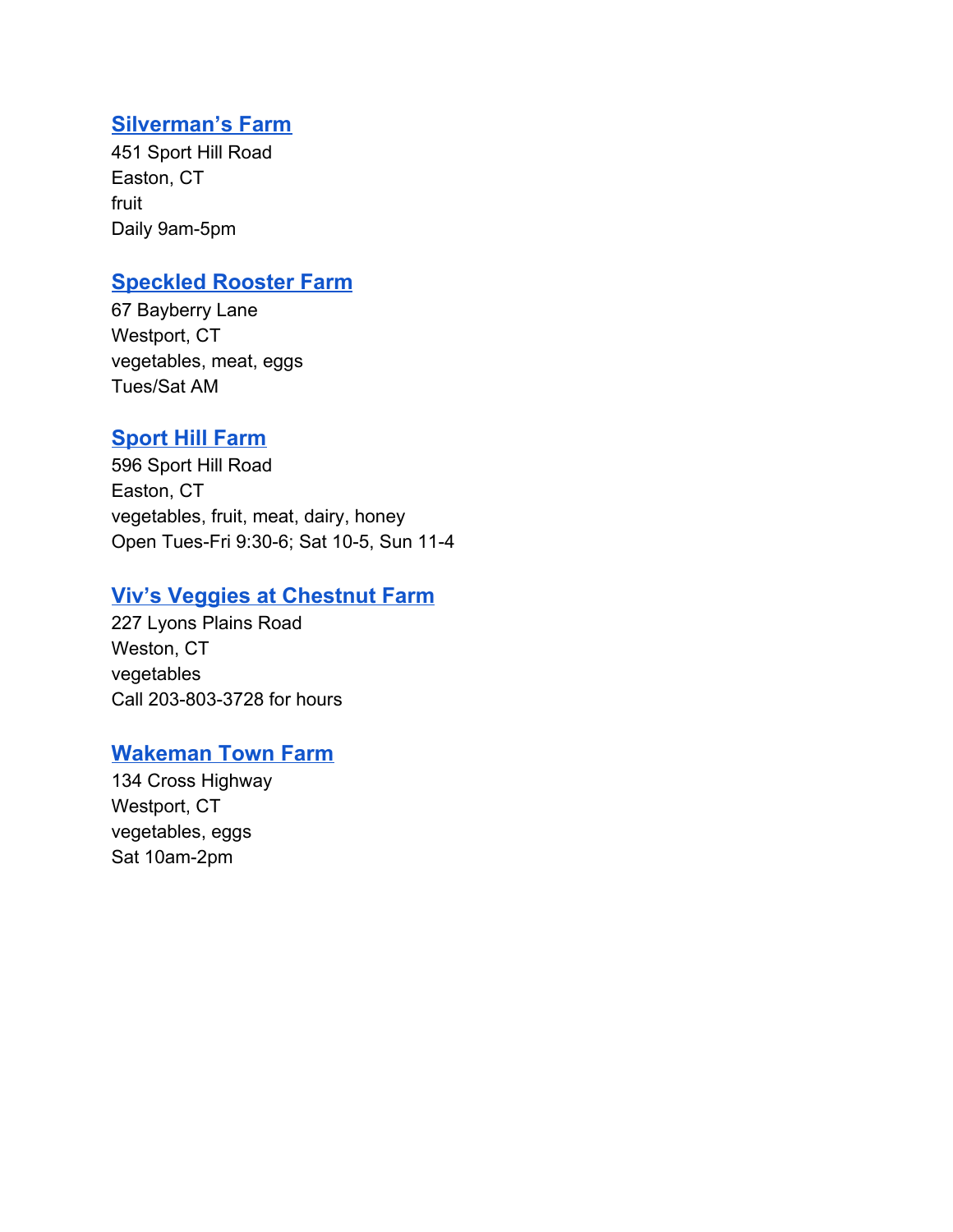

# Fairfield-Local Apiaries

# **Bee Baum Honey**

500 Papurah Road Fairfield, CT call 203-255-9185 or email [beebaum@optonline.net](mailto:beebaum@optonline.net)

# **Flora [Plena](http://www.floraplena.com/)**

4 Fence Row Fairfield, CT email [info@floraplena.com](mailto:info@floraplena.com)

# **[Monkey's](https://monkeyspocketapiary.com/) Pocket Apiary**

2788 Black Rock Turnpike Fairfield, CT call 203-371-6448 or 203-371-4657

# **Red Bee [Honey](http://www.redbee.com/)**

Weston, CT Online store only